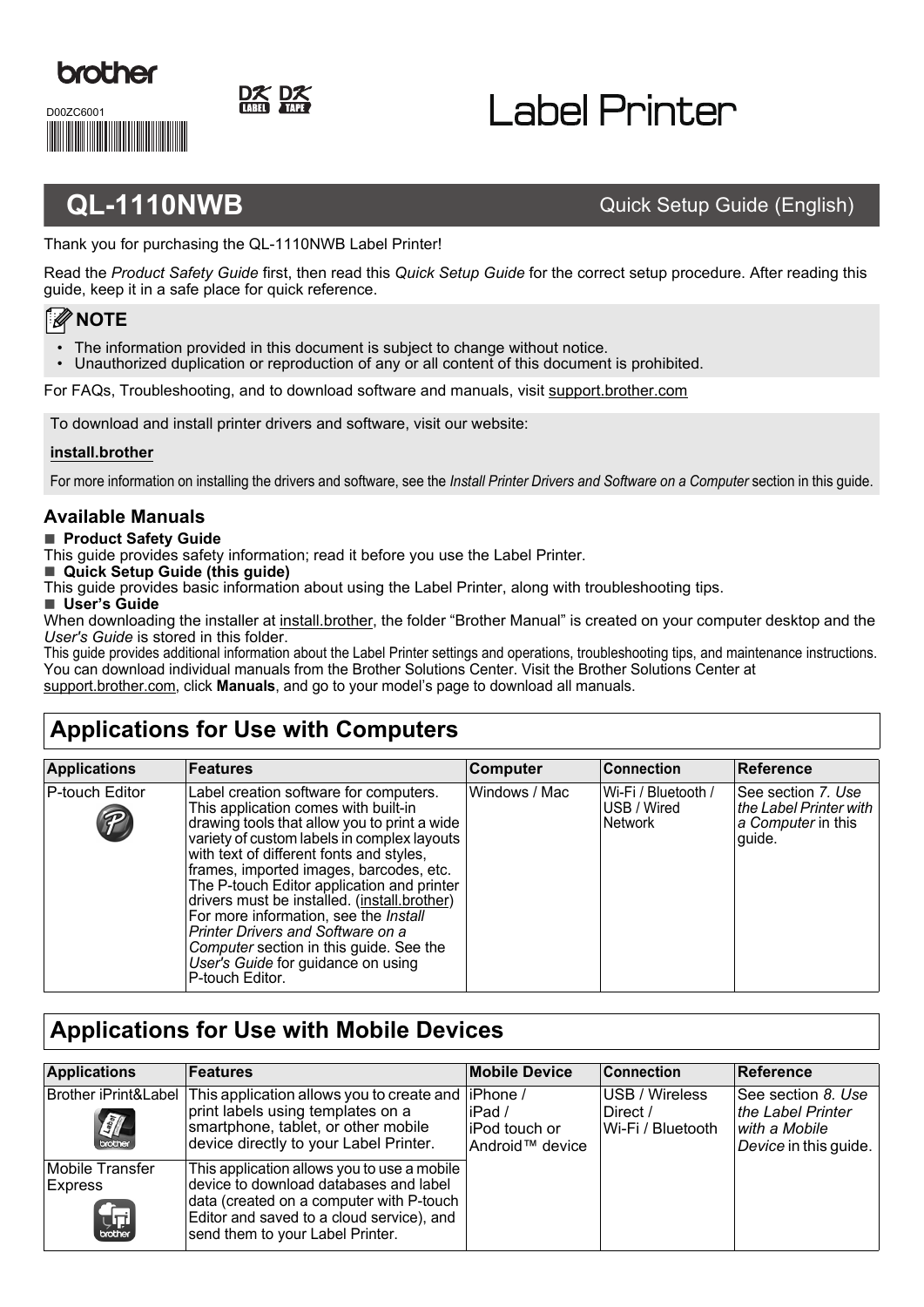### **1. Unpack the Label Printer**

Check that the package contains the following items before using the Label Printer. If any item is missing or damaged, contact your Brother dealer.



### **NOTE**

The Brother QL-1110NWB includes the following two starter rolls:

- One starter roll of DK Die-cut 4.07" x 6.4" (103 mm x 164 mm) (40 labels)
- One starter roll of DK Continuous Length Black (2.4" (62 mm))

## **2. Parts Description**

#### ■ Front ■ Rear

Label Output Slot DK Roll Compartment Cover Control Panel Buttons **Control Panel Buttons** 1 9 8  $\overline{d}$  $\mathfrak{t}\mathbb{D}$ 2 3 45 6 7 1. Status LED 6. Wi-Fi Button 2. Power Button 7. WPS Button 3. Feed Button

- 4. Cutter Button
- 5. Bluetooth Button
- 8. Wi-Fi LED
- 9. Bluetooth LED



| 1. USB Port |
|-------------|
|             |
| 2. LAN Port |

- 3. USB Host Port
- 4. AC Power Port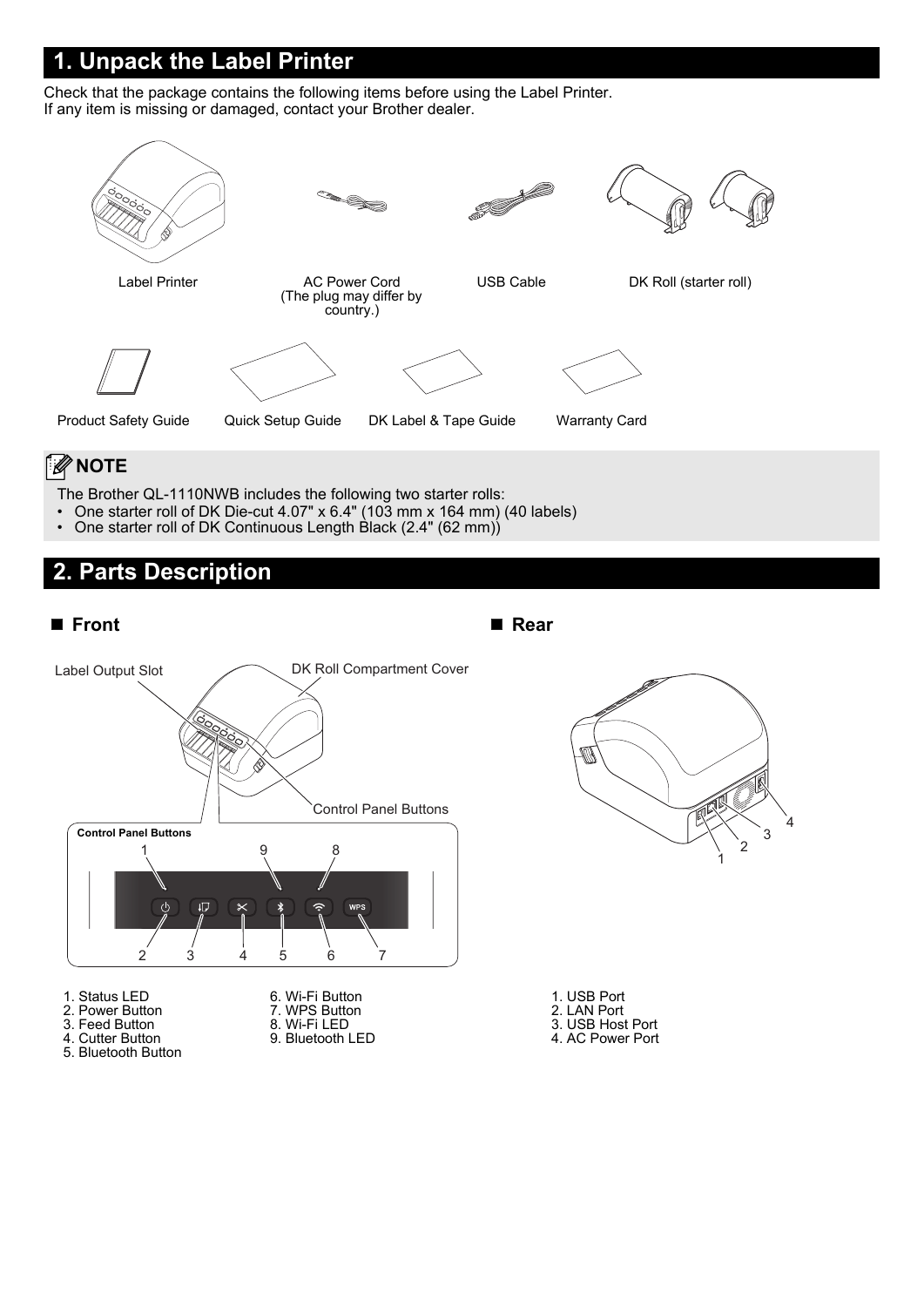### **3. Connect the Power Cord**

Connect the AC Power Cord to the Label Printer. Then, plug the AC Power Cord into a grounded AC power outlet.



### **4. Load the DK Roll**

- 1. Make sure that the Label Printer is turned Off.
- 2. Pull the release levers on both sides of the Label Printer to unlock the DK Roll Compartment Cover.
	- Hold the Label Printer by the front, and firmly lift the DK Roll Compartment Cover to open it.



#### **O** IMPORTANT

Before using the Label Printer, remove the protective sheet (1) from the Label Output Slot.





- 3. Place the DK Roll into the Roll Spool Guide (1).
	- Make sure that the Roll Spool Arm (2) is inserted firmly in the Roll Spool Guide.
	- Make sure the Stabilizer (3) slides into the notch in the Label Printer.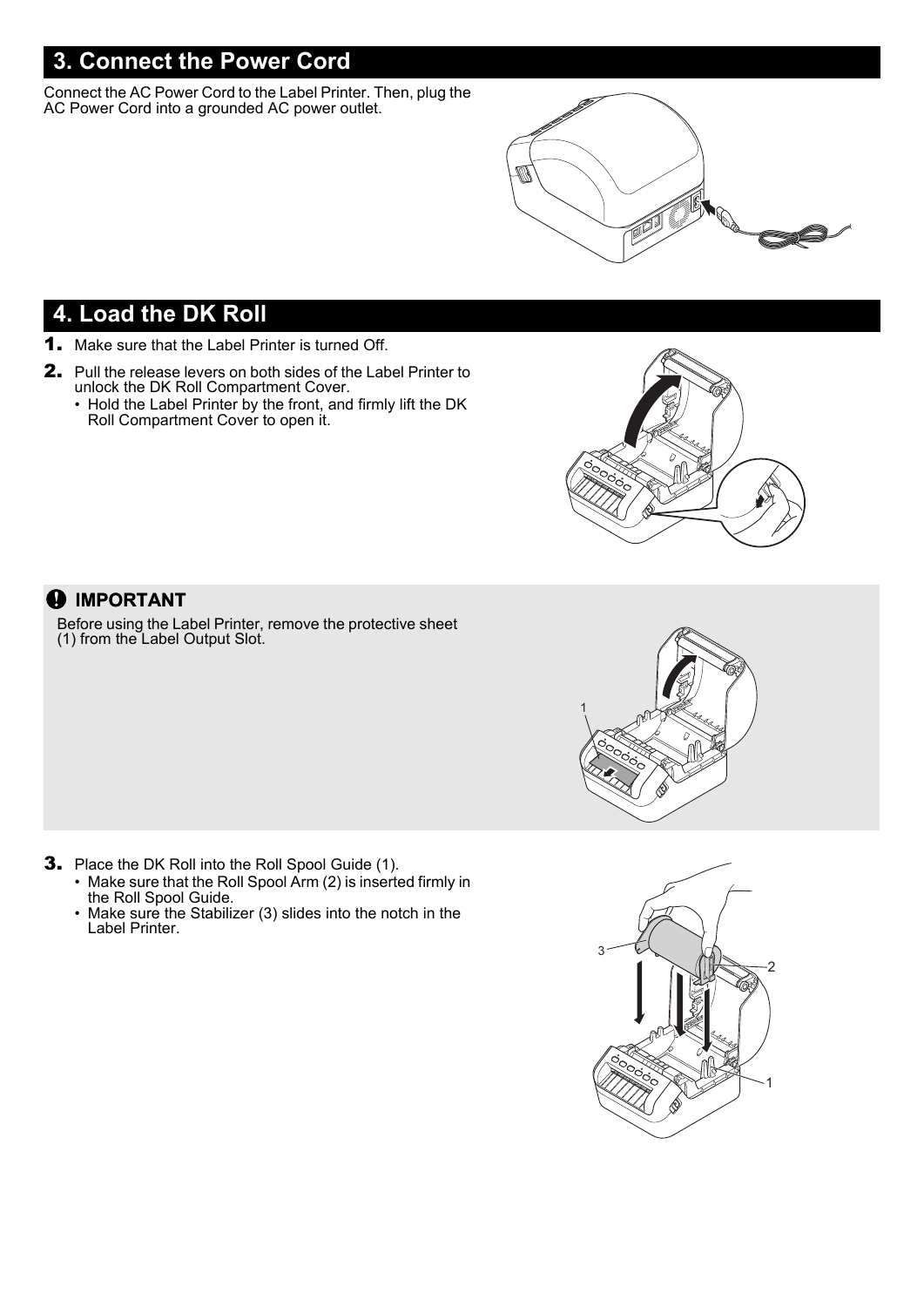- 4. Thread the DK Roll through the Label Printer.
	- Align the edge of the DK Roll with the upright edge of the Label Output Slot. • Check that the DK Roll is threaded straight so that the
	- labels will not be skewed. • Push the first label through the Label Output Slot until the
	- end comes out of the Slot as shown.



### **NOTE**

If you have difficulty inserting the first label, try inserting from the side under the sensor (1).



5. Close the DK Roll Compartment Cover.



### **A** IMPORTANT

- Do not leave any printed labels in the Label Printer. Doing so will cause the labels to jam.<br>• When not in use, remove any DK Rolls from inside the Label Printer and close the DK Ro
- When not in use, remove any DK Rolls from inside the Label Printer and close the DK Roll Compartment Cover to prevent dust and debris from accumulating in the Label Printer.

### **5. Turn Power On/Off**

**On:** Press the Power ( $\circlearrowleft$ ) Button to turn the Label Printer On. The Status LED turns green.

#### *O* IMPORTANT

Press the Feed  $(I, \mathbb{F})$  Button to align the end of the DK Roll.

**Off:** Press and hold the Power ( $\circ$ ) Button again to turn the Label Printer Off.

### **A** IMPORTANT

When turning the Label Printer Off, do not disconnect the AC Power Cord until the orange Status LED turns Off.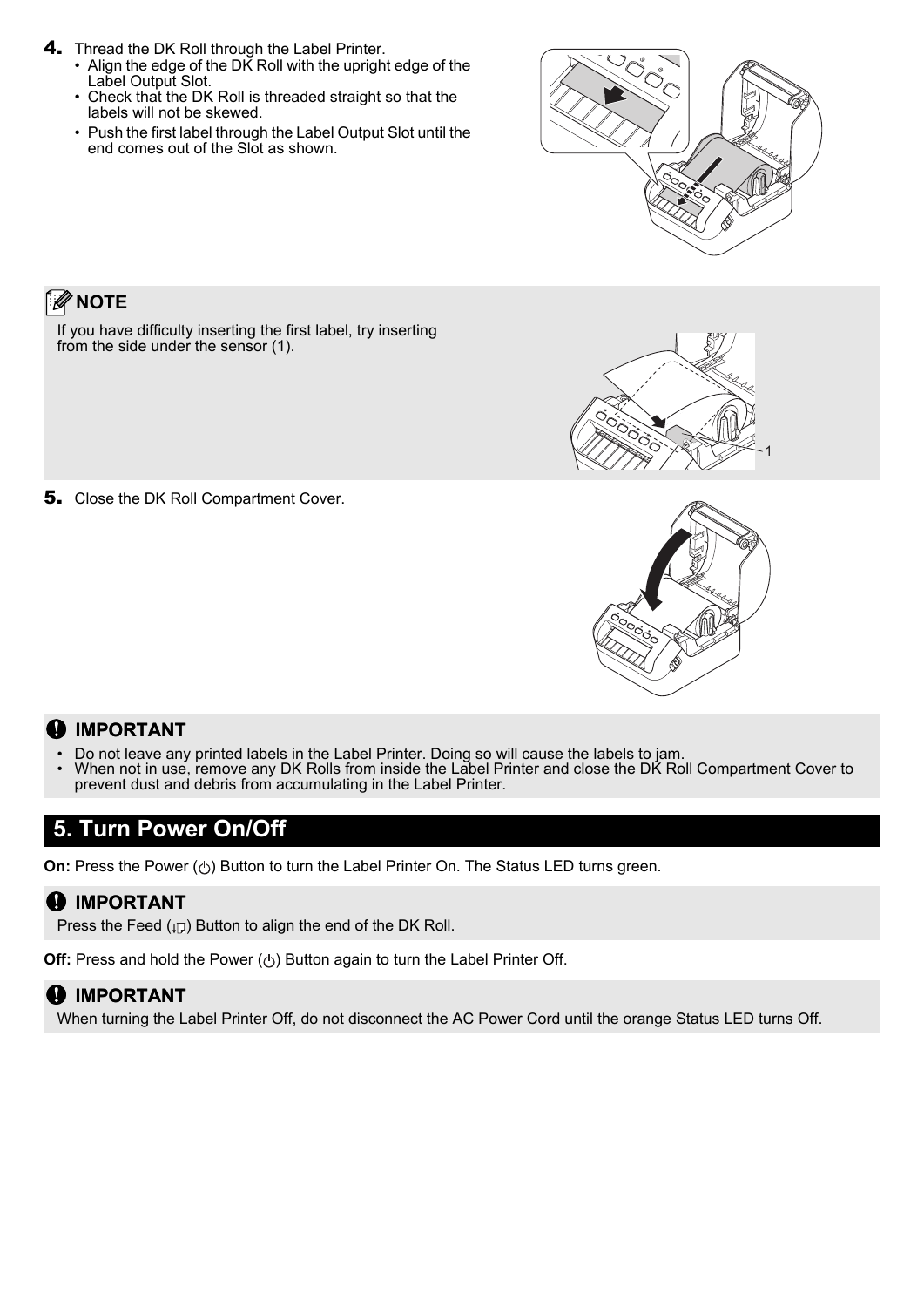### **6. LED Indications**

The indicators light and flash to indicate the Label Printer's status.

| Not lit<br>Power is Off<br>The Label Printer is in one of the following modes:<br>• Idle mode<br>• Initializing mode<br>• Feeding mode<br>Steady green light<br>• Printing mode<br>• Cutting mode<br>• Mass storage mode<br>• WPS setting mode<br>The Label Printer is doing one of the following:<br>• Receiving data<br>Flashing green light<br>• Canceling the print job<br>One of the following is occurring:<br>• The DK Roll Compartment Cover is open. Close the DK Roll Compartment Cover correctly.<br>• Resetting mode is on.<br>Steady orange light<br>The Cutter $(\mathcal{K})$ Button was pressed while resetting.<br>For more information on resetting the Label Printer, see the User's Guide.<br>• Label Printer is in System off mode<br>Flashing orange light<br>If the orange light flashes at 0.5 second intervals three times, the Label Printer is being<br>discovered by another device.<br>The Label Printer is in Boot mode<br>Steady red light<br><b>Contact Brother Customer Service.</b><br>If the red light flashes at one second intervals, one of the following errors has occurred:<br>• Roll end error<br>• No media error<br>• Wrong media error<br>• Feed error<br>• Cover open error<br>• Transferred data error<br>• Memory full error<br>• Access Point connection error<br>If the red light is off for one second, flashes twice rapidly*, and goes off again, then one of the<br>Flashing red light<br>following errors has occurred:<br>• Cutter error<br>• Mass storage error<br>• USB host power supply excessive voltage error<br>• USB host unsupported device connection error<br>If the red light flashes at a rate of one second off, rapidly* on, rapidly off, rapidly on, rapidly off,<br>rapidly on, then a USB host hub connection error has occurred.<br>If the red light flashes rapidly*, there is a system error.<br>When you press a button other than the Power ( $\langle \cdot \rangle$ ) Button, the flash pattern changes according<br>to the cause of the error. Contact Brother Customer Service. | <b>Status LED</b> | <b>Condition</b> |
|--------------------------------------------------------------------------------------------------------------------------------------------------------------------------------------------------------------------------------------------------------------------------------------------------------------------------------------------------------------------------------------------------------------------------------------------------------------------------------------------------------------------------------------------------------------------------------------------------------------------------------------------------------------------------------------------------------------------------------------------------------------------------------------------------------------------------------------------------------------------------------------------------------------------------------------------------------------------------------------------------------------------------------------------------------------------------------------------------------------------------------------------------------------------------------------------------------------------------------------------------------------------------------------------------------------------------------------------------------------------------------------------------------------------------------------------------------------------------------------------------------------------------------------------------------------------------------------------------------------------------------------------------------------------------------------------------------------------------------------------------------------------------------------------------------------------------------------------------------------------------------------------------------------------------------------------------------------------------------------------------------------------------------------------------------------------|-------------------|------------------|
|                                                                                                                                                                                                                                                                                                                                                                                                                                                                                                                                                                                                                                                                                                                                                                                                                                                                                                                                                                                                                                                                                                                                                                                                                                                                                                                                                                                                                                                                                                                                                                                                                                                                                                                                                                                                                                                                                                                                                                                                                                                                    |                   |                  |
| If the orange light flashes at 0.5 second intervals continuously, the Label Printer is in Cooling mode                                                                                                                                                                                                                                                                                                                                                                                                                                                                                                                                                                                                                                                                                                                                                                                                                                                                                                                                                                                                                                                                                                                                                                                                                                                                                                                                                                                                                                                                                                                                                                                                                                                                                                                                                                                                                                                                                                                                                             |                   |                  |
|                                                                                                                                                                                                                                                                                                                                                                                                                                                                                                                                                                                                                                                                                                                                                                                                                                                                                                                                                                                                                                                                                                                                                                                                                                                                                                                                                                                                                                                                                                                                                                                                                                                                                                                                                                                                                                                                                                                                                                                                                                                                    |                   |                  |
|                                                                                                                                                                                                                                                                                                                                                                                                                                                                                                                                                                                                                                                                                                                                                                                                                                                                                                                                                                                                                                                                                                                                                                                                                                                                                                                                                                                                                                                                                                                                                                                                                                                                                                                                                                                                                                                                                                                                                                                                                                                                    |                   |                  |
|                                                                                                                                                                                                                                                                                                                                                                                                                                                                                                                                                                                                                                                                                                                                                                                                                                                                                                                                                                                                                                                                                                                                                                                                                                                                                                                                                                                                                                                                                                                                                                                                                                                                                                                                                                                                                                                                                                                                                                                                                                                                    |                   |                  |
|                                                                                                                                                                                                                                                                                                                                                                                                                                                                                                                                                                                                                                                                                                                                                                                                                                                                                                                                                                                                                                                                                                                                                                                                                                                                                                                                                                                                                                                                                                                                                                                                                                                                                                                                                                                                                                                                                                                                                                                                                                                                    |                   |                  |
|                                                                                                                                                                                                                                                                                                                                                                                                                                                                                                                                                                                                                                                                                                                                                                                                                                                                                                                                                                                                                                                                                                                                                                                                                                                                                                                                                                                                                                                                                                                                                                                                                                                                                                                                                                                                                                                                                                                                                                                                                                                                    |                   |                  |

Rapidly = at  $0.3$  second intervals.

### **NOTE**

See the *Troubleshooting* section in this guide for tips on how to fix errors.

#### **Wi-Fi LED**

| <b>Wi-Fi LED</b>     | <b>Condition</b>                                                                                                       |
|----------------------|------------------------------------------------------------------------------------------------------------------------|
| Not lit              | ∣Wi-Fi is off                                                                                                          |
| Steady green light   | Wi-Fi is on and connected.                                                                                             |
| Flashing green light | If the green light is on for one second, off for two seconds, and then repeats, the Wi-Fi is on but<br>Inot connected. |

#### **Bluetooth LED**

| <b>Bluetooth</b>    | <b>Condition</b>                                                                                                                                                                      |
|---------------------|---------------------------------------------------------------------------------------------------------------------------------------------------------------------------------------|
| Not lit             | Bluetooth is off                                                                                                                                                                      |
| Steady blue light   | Bluetooth is on.                                                                                                                                                                      |
| Flashing blue light | If the blue light flashes at 0.5 second intervals, the Label Printer is Pairing.<br>If the blue light flashes at 1 second intervals, the Label Printer is automatically reconnecting. |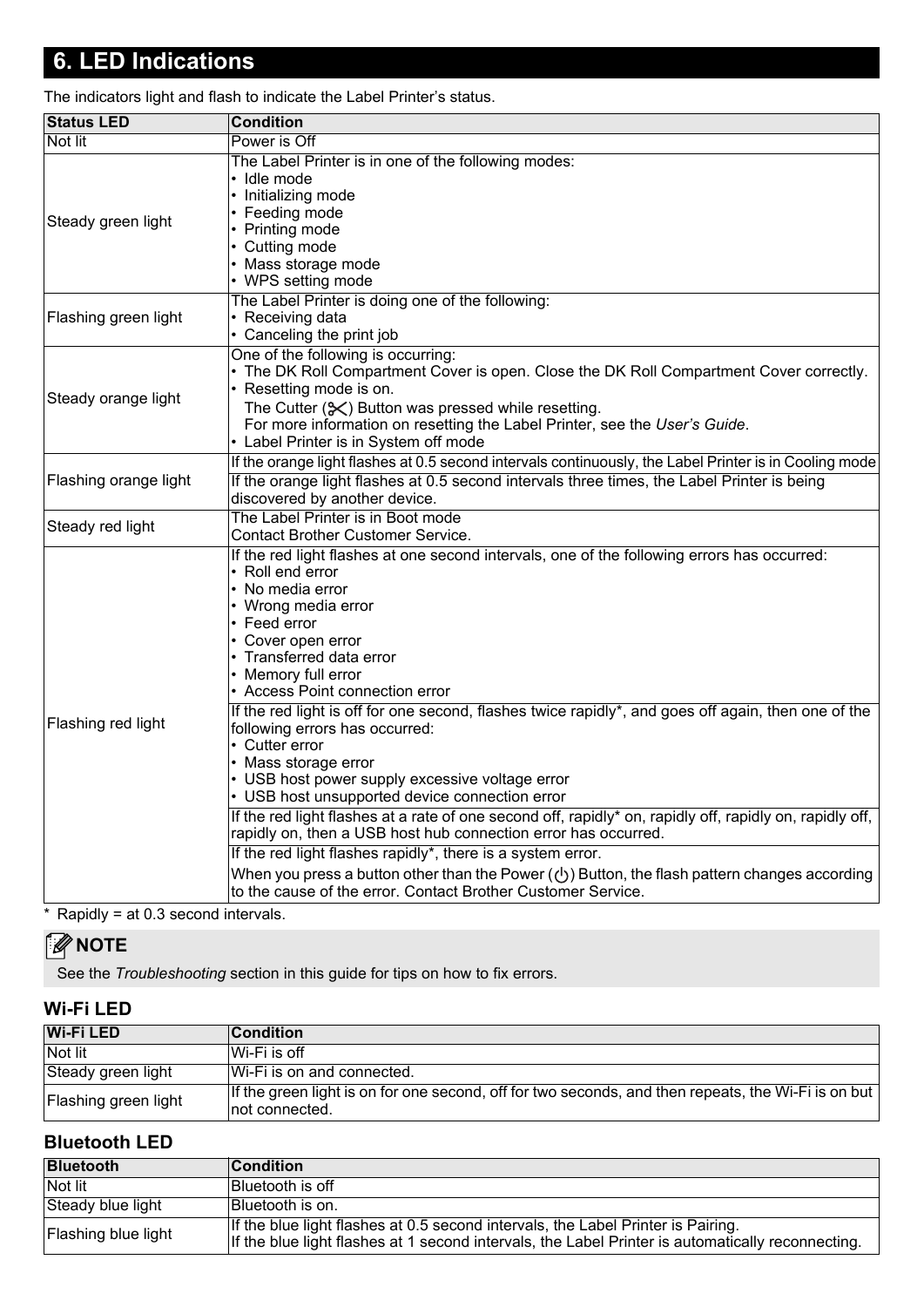### <span id="page-5-1"></span>**7. Use the Label Printer with a Computer**

### <span id="page-5-0"></span>**Install Printer Drivers and Software on a Computer**

To print from your Windows® computer or Mac, install the Printer Drivers, P-touch Editor, and other label-printing applications on your computer.

#### **Software for Windows®**

Printer Driver, P-touch Editor, P-touch Address Book, P-touch Update Software, Printer Setting Tool, BRAdmin Light, and BRAdmin Professional

#### **Software for Mac**

P-touch Editor, P-touch Update Software, and Printer Setting Tool

- **1.** Visit our website ([install.brother](http://install.brother)) and download the Software/Documentation Installer for the latest drivers, software, and manuals.
- 2. Double-click the downloaded EXE file (for Windows<sup>®</sup>) or DMG file (for Mac), and follow the on-screen instructions to proceed with the installation.
- **3.** Close the dialog box when the installation is complete.

### **Connect the Label Printer to a Computer**

You can connect the Label Printer to a Windows computer or Mac wirelessly, using a USB Cable, or using a wired LAN connection.

#### **Connect Wirelessly**

- 1. Turn the Label Printer On.
- **2.** Press and hold the Wi-Fi ( $\Rightarrow$ ) Button on your Label Printer for one second to turn the Wi-Fi function On. The Wi-Fi LED starts flashing green at three second intervals.

#### \* Ø **NOTE**

- To connect the Label Printer to a computer using a wireless connection, we recommend the following:
- Configure the wireless network settings while installing the software. You can change the settings later using the Printer Setting Tool. For more information, see the *User's Guide*.
- Install the software on a computer wirelessly connected to your network and configure the Label Printer using a USB Cable.
- Make a note of the SSID (network name) and password (network key) of the wireless network in advance. If you cannot find this information, ask your network administrator or wireless access point/router manufacturer.
- If your wireless access point/router supports WPS  $(f)$ , you can use WPS (Wi-Fi Protected Setup) to quickly configure the wireless network settings.
- For more information, see the *User's Guide*.

#### **Connect Using a USB Cable**

- **1.** Turn the Label Printer Off.
- 2. Connect the USB Cable to the USB Port on the back of the Label Printer.
- 3. Connect the USB Cable to your computer's USB port.
- 4. Turn the Label Printer On.

#### **Connect Using a Wired LAN**

### **NOTE**

If you are using a static IP address to connect your Label Printer to a wired LAN connection, install the Printer Drivers and Printer Setting Tool before specifying your wired LAN connection settings.

- **1.** Turn the Label Printer Off.
- 2. Connect the LAN cable to the LAN Port on the back of the Label Printer.
- 3. Connect the LAN cable to an active LAN Port on the network.
- 4. Turn the Label Printer On.

#### **Connect Using Bluetooth**

- 1. Turn the Label Printer On.
- **2.** Press and hold the Bluetooth  $(\frac{1}{2})$  Button on your Label Printer for one second to turn the Bluetooth function On.
- **3.** Use your Bluetooth management software to discover the Label Printer. The Bluetooth LED lights blue.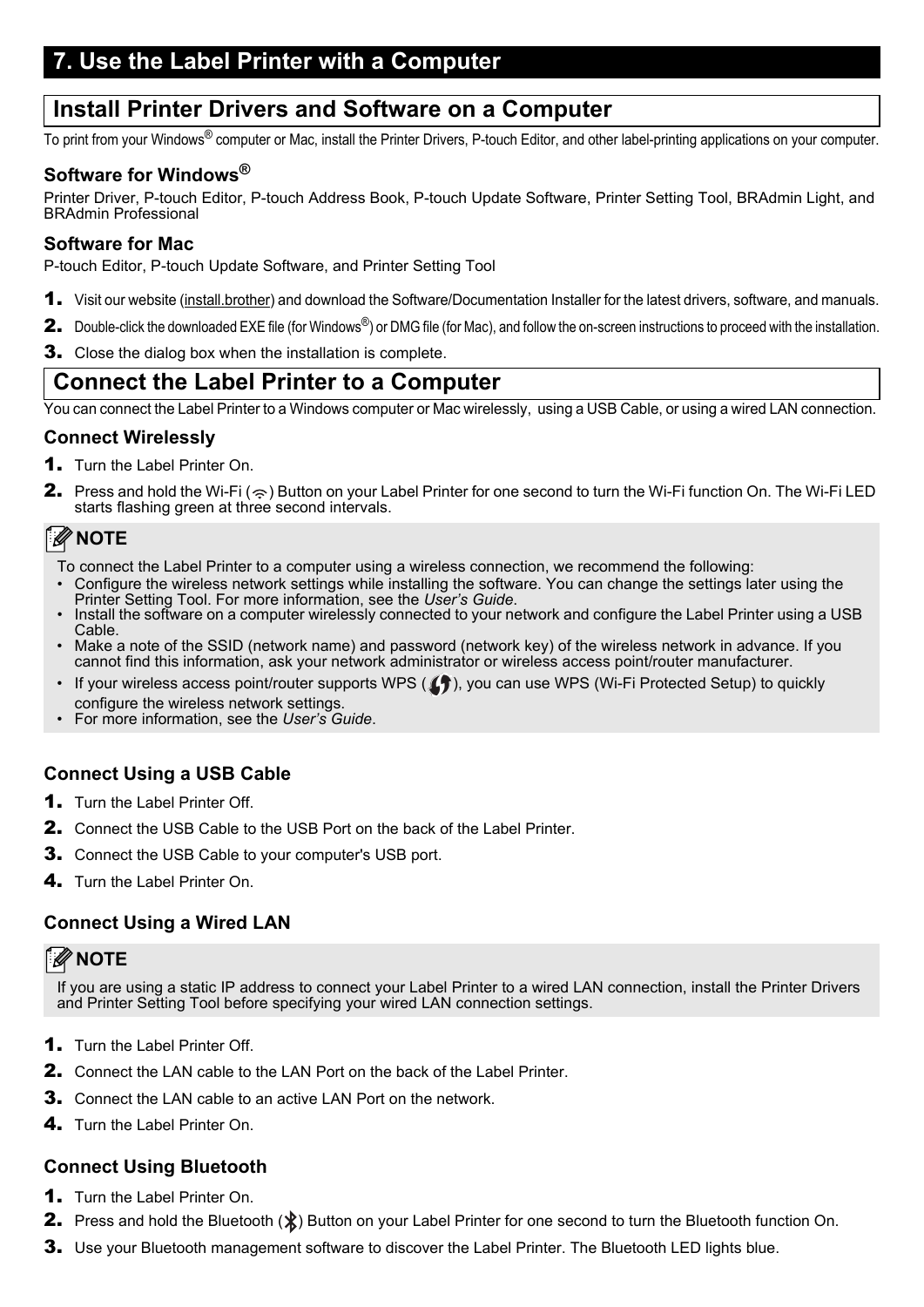### <span id="page-6-0"></span>**Install Label-Printing Apps on a Mobile Device**

Brother offers various apps that allow you to print directly from your iPhone, iPad, and iPod touch or Android™ smartphone or tablet. We also offer apps that allow you to transfer data, such as templates, symbols, and databases created using a computer, wirelessly to your Label Printer.

Download these free Brother apps from the App Store or Google Play:

■ Brother iPrint&Label

**Mobile Transfer Express** 

### **Connect the Label Printer to a Mobile Device**

#### **Connect Using Wireless Direct**

- 1. After installing the Printer Drivers, connect your Label Printer to your computer using a USB cable, and then confirm the Wireless Direct settings in the Printer Setting Tool.
	- **For Windows:**
		- a. Launch the **Printer Setting Tool** on your computer.
		- b. Click the **Communication Settings** button.
		- c. Click the **Communication Settings** in the **General** tab.
		- d. Confirm **Infrastructure and Wireless Direct** or **Wireless Direct** is selected for **Selected Interface**.

If not, select **Infrastructure and Wireless Direct** or **Wireless Direct** and click the **Apply** button.

#### **For Mac:**

- a. Launch the **Printer Setting Tool** on your computer.
- b. Click the **Communication Settings** button.
- c. Click the **Wireless LAN** tab.
- d. Confirm that **Wireless Direct** is set to **On**.

For more information, see the *User's Guide*.

- **2.** Press and hold the Wi-Fi ( $\Rightarrow$ ) Button on the Label Printer for one second to turn the Wi-Fi function On. The Wi-Fi LED lights green.
- 3. In your mobile device's Wi-Fi settings screen, select your wireless network's SSID, and then SSID of the Label Printer and enter the password.

### *A* NOTE

- The Label Printer's default SSID is: "DIRECT-\*\*\*\*\* QL-1110NWB", where \*\*\*\*\* is the last five digits of the product serial number. The Label Printer's default password is: 111\*\*\*\*\*, where \*\*\*\*\* is the last five digits of the product serial number.
- You can connect the Label Printer to a mobile device in the Infrastructure mode via a wireless access point/router.

### **Connect Using Bluetooth**

- **1.** Press and hold the Bluetooth  $(\hat{\mathbf{X}})$  Button on your Label Printer for one second to turn the Bluetooth function On. The Bluetooth LED lights blue.
- 2. In your mobile device's Bluetooth settings screen, select your Label Printer.

### **Print Labels from a Mobile Device**

- **1.** Make sure that the Label Printer is connected to your mobile device, and start a mobile printing application on your mobile device.
- **2.** Select a label template or design.

### **NOTE**

You can also select a previously designed label or image and print it.

3. Tap **Print** in the application menu.